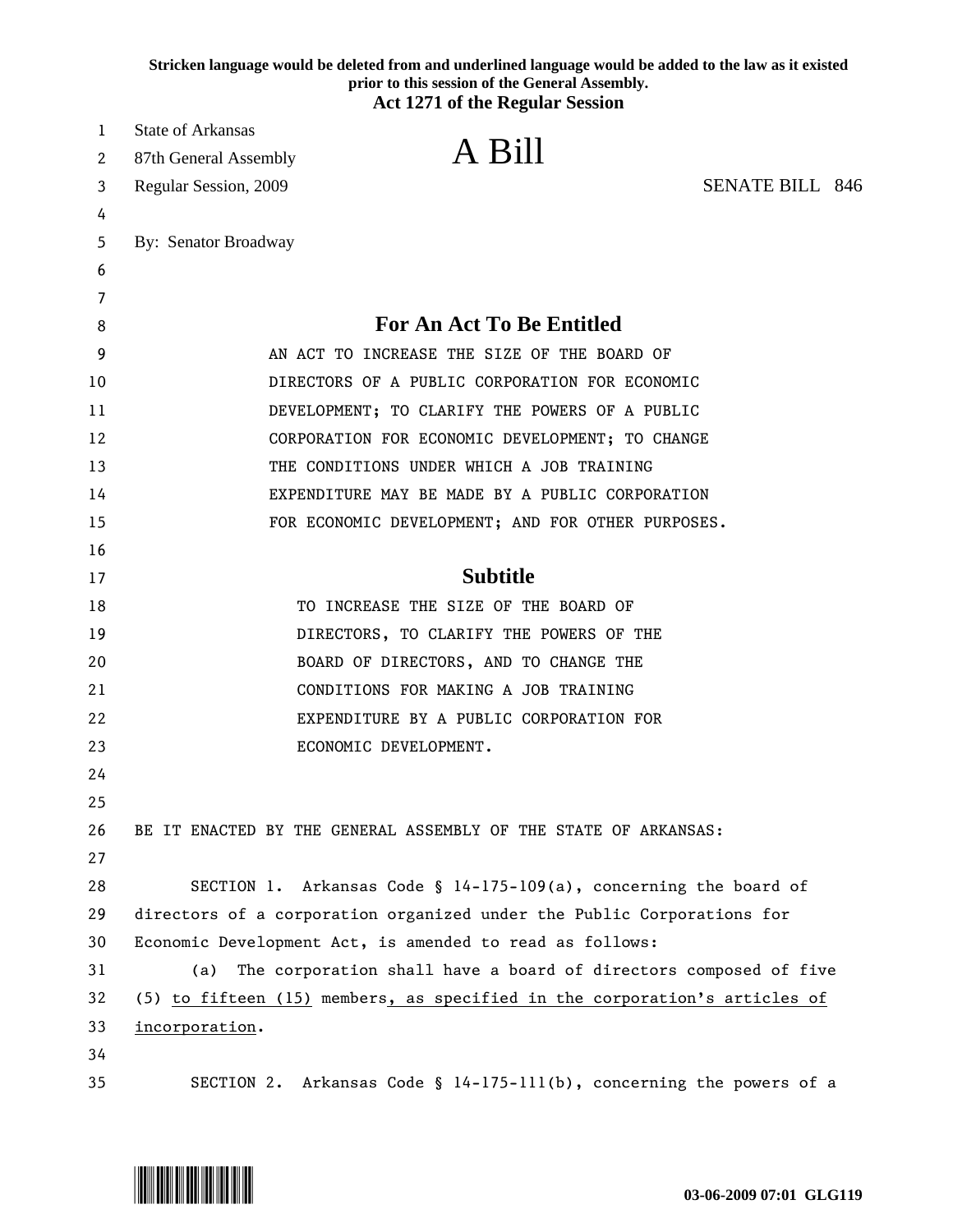1 corporation organized under the Public Corporations for Economic Development 2 Act, is amended to read as follows:

3 (b) In addition to the rights, powers, privileges, authority, and 4 functions authorized under subsection (a) of this section, the corporation 5 shall have the following powers with respect to projects, together with all 6 powers incidental to those powers or necessary for the performance of those 7 powers set forth in this subsection:

8 (1)(A) To receive sales and use taxes levied pursuant to the 9 Economic Development Tax Act, § 14-174-101 et seq., from the local government 10 or governments under whose authority the corporation was created;

11 (B)(2) To acquire, whether by construction, devise, 12 purchase, gift, lease, or otherwise or any one (1) or more of those methods 13 and to construct, improve, maintain, equip, and furnish one (1) or more 14 projects located within the state and within or near the corporate limits of 15 the local government or governments under whose authority the corporation was 16 created;

17 (C)(3) To lease to a user all or any part of any project 18 for the rentals and upon such terms and conditions as the corporation's board 19 may deem advisable and not in conflict with the provisions of this chapter; 20  $(D)+(4)$  To sell by installment payments or otherwise and

21 convey all or any part of any project to a user for a purchase price and upon 22 such terms and conditions as the corporation's board may deem advisable and 23 not in conflict with the provisions of this chapter;

24 (E)(5) To donate, exchange, convey, sell, or lease land, 25 improvements, or any other interest in real property or furnishings, 26 fixtures, or equipment or personal property to an institution of higher 27 education for a legal purpose of the institution upon such terms and 28 conditions as the board may deem advisable and that are not in conflict with 29 the provisions of this chapter;

30  $\left(\frac{F}{F}\right)(6)$  To make loans to a user for the purpose of 31 providing temporary or permanent financing or refinancing of all or part of 32 the cost of any project, including the refunding of any outstanding 33 obligations, mortgages, or advances issued, made, or given by any person for 34 the cost of a project, and charge and collect interest on the loans for the 35 loan payments and upon such terms and conditions as its board may deem 36 advisable and not in conflict with the provisions of this chapter;